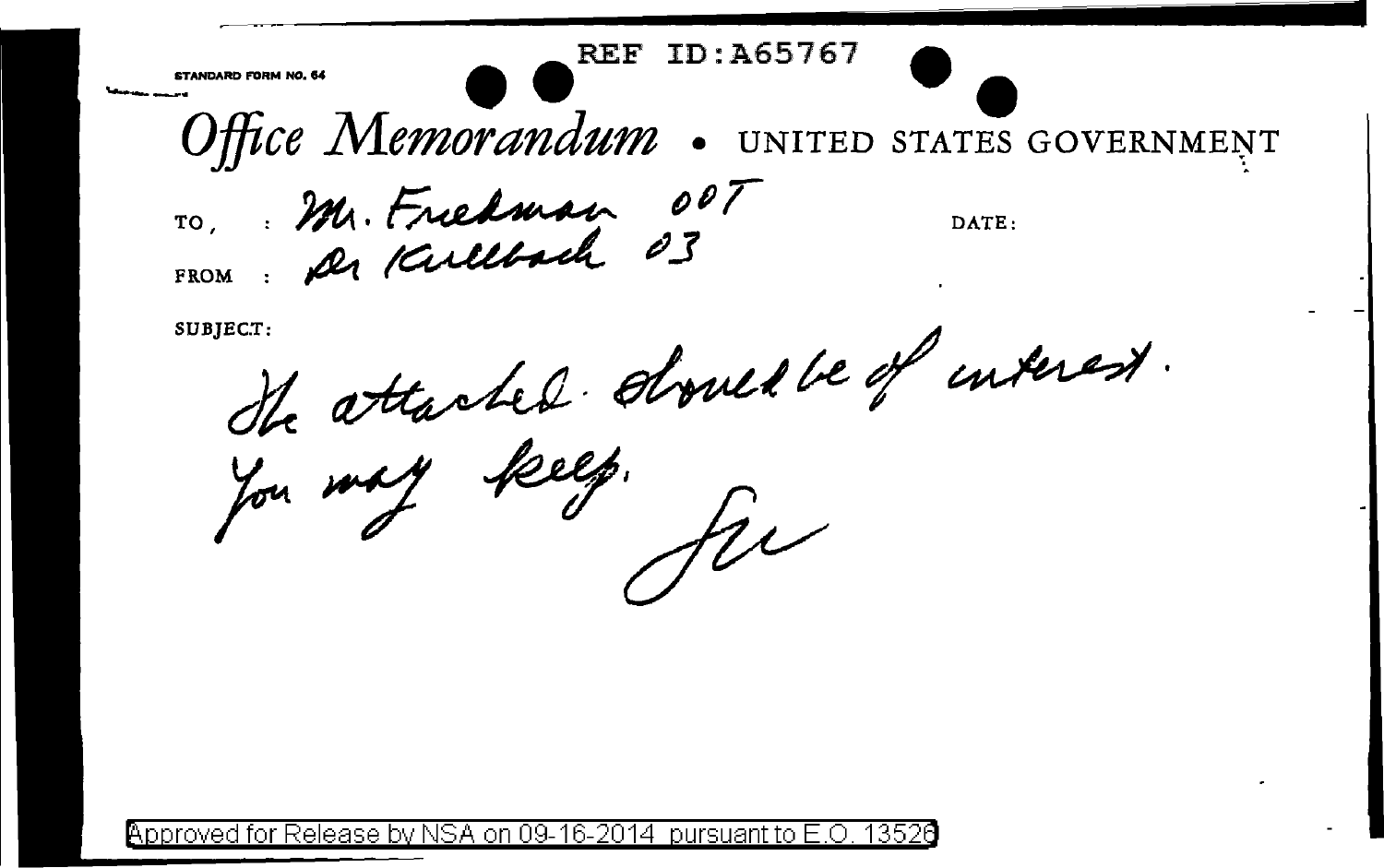EF ID:A65767

## SIGNAL CORPS RESEARCH ADVISORY COUNCIL FOBMED

The Army Signal Corps has announced the recent formation of a Signal Corps research and development advisory council, composed of leading figures in the scientific field in electronics and communications and including several prominent members or the Institute. The council held its first meetings April 9 and 10 in the Pentagon to discuss Signal Corps research and development problems.

--

Chairman of the council is Maj.Gen. George I. Back, Chief Signal Officer of the Army. Other members are: Assistant to the Chairman. Dr. W. R. G. Baker {Fellow, IRE), Vice-President and General Manager, Electronics Division, General Electric Co.; Dean A. F. Spilhaus of the University of" Minnesota's Institute of Technology-; Dr. James w. McRae (Fellow, IRE), Vice-President of Bell Telephone Laboratories; David B. Smith (Fellow, IRE), Vice-President, Philco Corp.; Ralph s. Holmes (Fellow, IRE), Director of the RCA Contractor Research Iaboratory; and W. R. Hewlett (Fellow, IRE), Vice-President of Hewlett Packard Company, Palo Alto, Calif.

Proc. I.R.E Vol 40(1952) No.5 p620

VT Fuze Com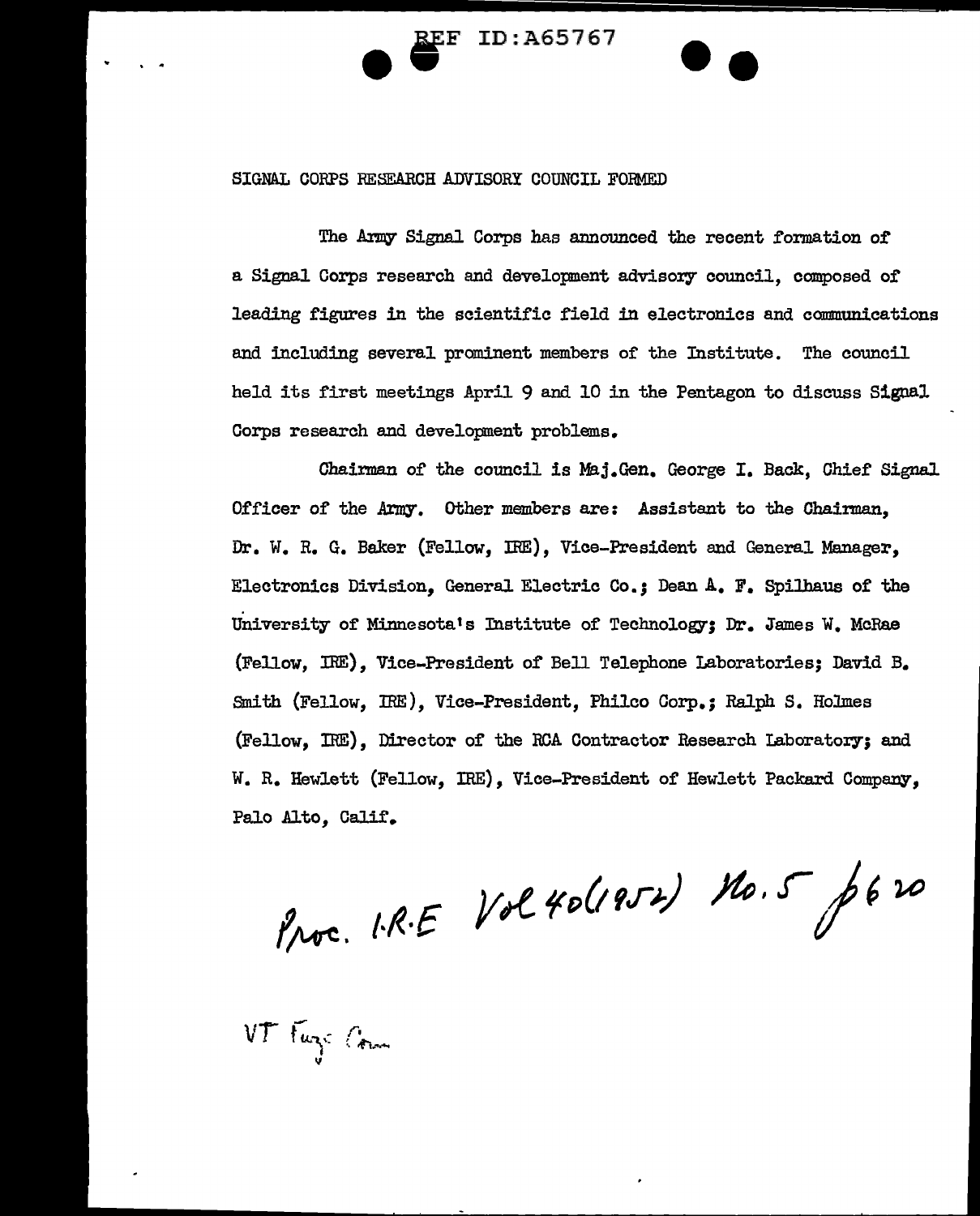$\bullet$ 4 June 1952

## NAMES AND ADDRESSES OF SCAG PERSONNEL

 $\gamma$ Dr. Stewart S. Cairns  $\gamma$ Dr. H. P. Robertson Chairman, Department of Mathematics University of Illinois Urbana, Illinois

 $\begin{array}{c|c}\n\cdot & \cdot \\
\hline\n\cdot & \text{REF ID: A65767}\n\end{array}$ 

- v Mr. Joseph Desch National Cash Register Company Dayton, Ohio
- *.1* Dr. Howard T. Engstrom Vice President Engineering Research Associates 507 18th Street, South Arlington, Virginia
	- Mr. John H. Howard 314 Wyndmoor Road Springfield, Del. Co., Penna.
	- Mr. John Cloud McPherson Vice President International Business Machines *590* Madison Avenue New York 22, New York
- ' Dr. R. K. Potter Bell Telephone Laboratories 463 West Street New York, New York

Mr. Dean Post Research and Development Board Room 3ElOll The Pentagon Washington 25, D. C.

- Director of Research, WSEG Office of the secretary or Defense The Pentagon Washington 25, D. C.
- "Dr. Claude E. Shannon Bell Telephone Laboratories Murray Hill, New Jersey
- " Mr. Edwin A. Speakman Vice Chairman Research and Development Board Room 3E1020 The Pentagon Washington 25, D. C.
- Dr. Charles B. Tompkins 20630 Pacific Coast Highway Malibu, California
- Dr. John von Neumann  $-$ Institute  $\frac{1}{2}$  Advanced Studi $\frac{1}{2}$ s Princeton  $\forall$ niversity  $\forall$ Princeton, New Jersey

Mr. William Webster New England Electric System 441 Stuart Street Boston, Massachusetts

Dr. Walter G. Whitman Chairman Research and Developnent Board The Pentagon Washington 25, D. C.

 $y - i$